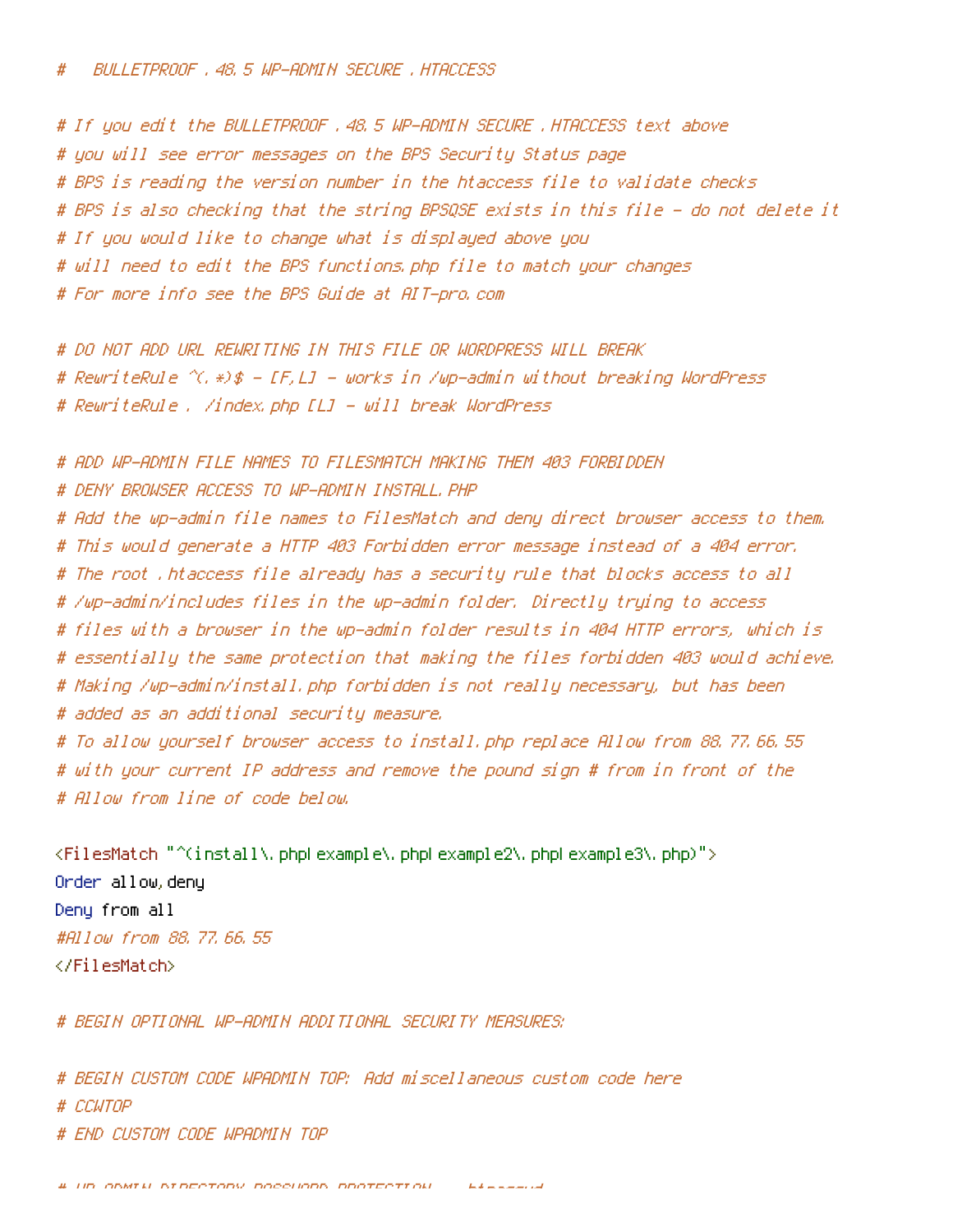# WP-ADMIN DIRECTORY PASSWORD PROTECTION - .htpasswd

# The BPS root .htaccess file already has <sup>a</sup> security rule that blocks access to all # /wp-admin/includes files in the wp-admin folder.

# The wp-admin directory already requires authentication to gain access to your

# wp dashboard. Adding <sup>a</sup> second layer of authentication is not really necessary.

# Users / visitors to your site will not be able to register or login

# to your site without also having the additional login information.

# htpasswd encrypts passwords using either <sup>a</sup> version of MD5 modified for Apache,

# or the system's crypt() routine. Files managed by htpasswd may contain both types

# of passwords; some user records may have MD5-encrypted passwords while others in

# the same file may have passwords encrypted with crypt().

# User accounts and passwords can be added in your host Control Panel or directly # in the .htpasswd file.

# The .htpasswd file should be in <sup>a</sup> Server protected directory and not in <sup>a</sup> public # directory.

# You can specify <sup>a</sup> single specific user or use valid-user to allow all valid # user accounts to be able to login to your site.

# EXAMPLE: #AuthType basic #AuthGroupFile /dev/null #AuthUserFile /path/to/protected/server/directory/.htpasswd #AuthName "Password Protected Area" #require user Zippy #require valid-user

## # ADD YOUR CURRENT IP ADDRESS TO THIS FILE

# This will then require that you FTP to your site and manually change the IP # address in this .htaccess file. And users will not be able to register or login # to your site without having their IP addresses added to this file. It is possible # to automate this, but unfortunately in order to not lock you out of your own site # the IP address would have to be removed on exiting your site. This means that if # you are not currently logged in then no additional security is in effect. # If you are not going to access or login to your site for <sup>a</sup> long time and you # are not allowing additional users to access your site then # manually adding an IP address may be an option you want to use temporarily.

# EXAMPLE: #AuthUserFile /dev/null #AuthGroupFile /dev/null #AuthName "Password Protected Area" #AuthType Basic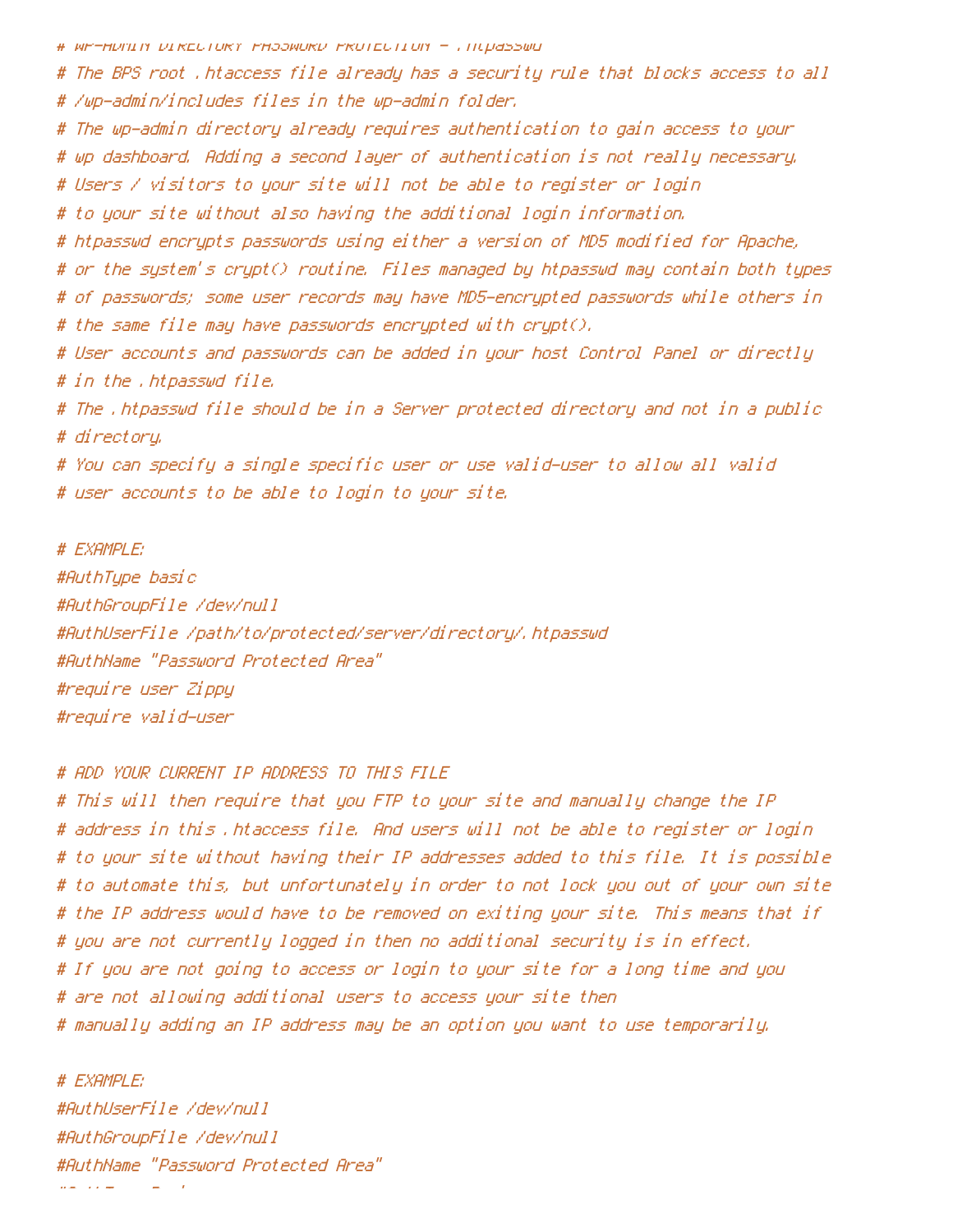#AuthType Basic #order deny,allow #deny from all # whitelist home IP address #allow from 64.233.169.99 # whitelist work IP address #allow from 69.147.114.210 #allow from 199.239.136.200 # IP while in Kentucky; delete when back #allow from 128.163.2.27

# END OPTIONAL WP-ADMIN ADDITIONAL SECURITY MEASURES

# REQUEST METHODS FILTERED RewriteEngine On RewriteCond %{REQUEST\_METHOD} ^(HEAD|TRACE|DELETE|TRACK|DEBUG) [NC] RewriteRule  $^{\wedge}$ (, \*)  $\$ - [F, L]$ 

# BEGIN CUSTOM CODE WPADMIN PLUGIN FIXES: Add ONLY WPADMIN personal plugin fixes code here # CCWPF # END CUSTOM CODE WPADMIN PLUGIN FIXES

# Allow wp-admin files that are called by plugins # Fix for WP Press This

RewriteCond %{REQUEST\_URI} (press-this\.php) [NC] RewriteRule . - [S=1]

# BPSQSE-check BPS QUERY STRING EXPLOITS AND FILTERS # WORDPRESS WILL BREAK IF ALL THE BPSQSE FILTERS ARE DELETED RewriteCond %{HTTP\_USER\_AGENT} (%0A|%0D|%27|%3C|%3E|%00) [NC,OR] RewriteCond %{HTTP\_USER\_AGENT} (libwwwperl|wget|python|nikto|curl|scan|java|winhttp|HTTrack|clshttp|archiver|loader|email|harvest| RewriteCond %{THE\_REQUEST} \?\ HTTP/ [NC,OR] RewriteCond %{THE\_REQUEST} \/\\*\ HTTP/ [NC,OR] RewriteCond %{THE\_REQUEST} etc/passwd [NC,OR] RewriteCond %{THE\_REQUEST} cgi-bin [NC,OR] RewriteCond %{THE\_REQUEST} (%0A|%0D) [NC,OR] RewriteCond %{REQUEST\_URI} owssvr\.dll [NC,OR] RewriteCond %{HTTP\_REFERER} (%0A| %0D| %27| %3C| %3E| %00) [NC, OR] RewriteCond %{HTTP\_REFERER} \.opendirviewer\. [NC,OR] RewriteCond %{HTTP\_REFERER} users\.skynet\.be.\* [NC,OR]